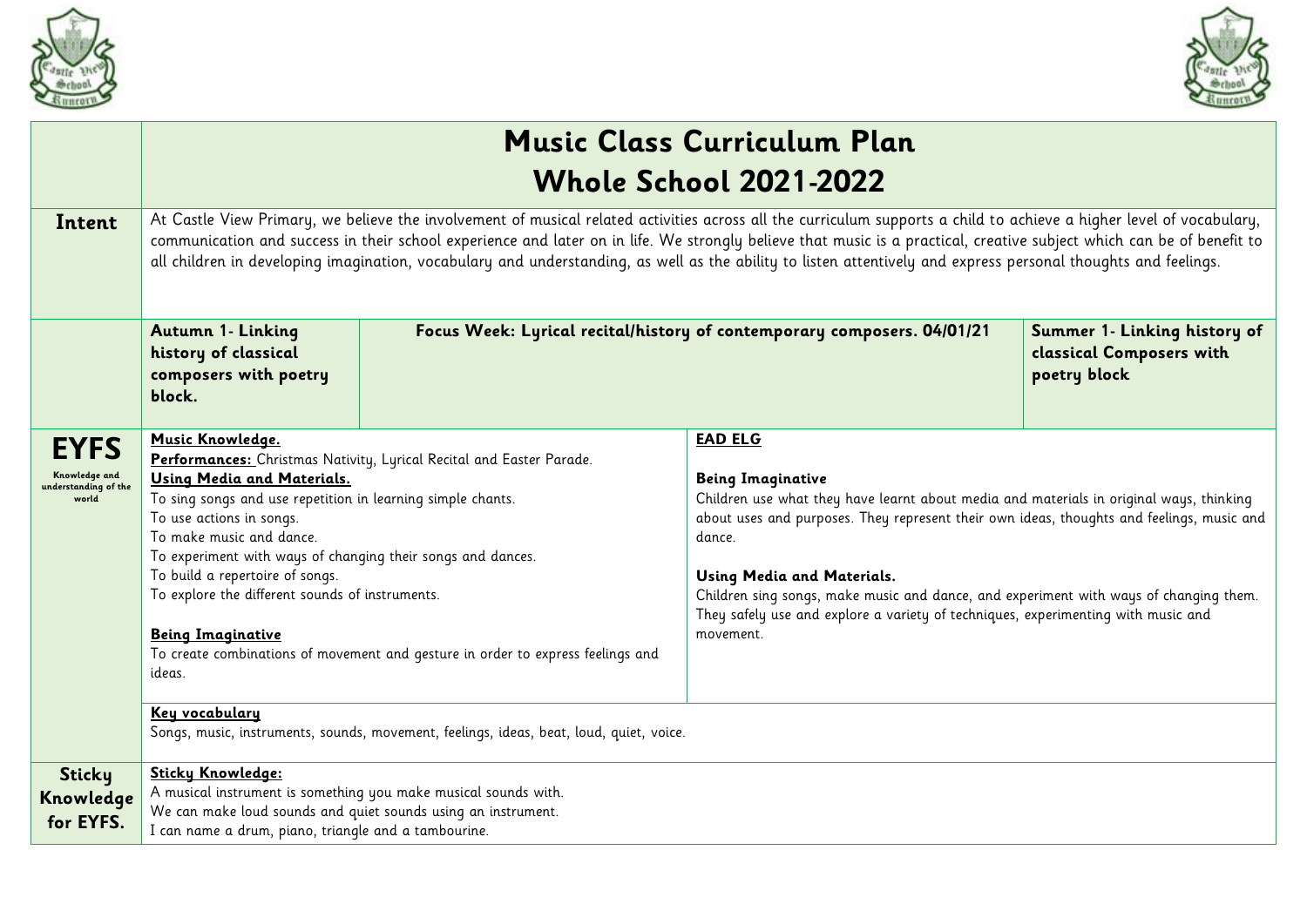



| Retrieval<br>Year 1<br>To draw on their knowledge of louds and quiet sounds.<br>To sing songs about India.                                                                                                                                                                                                                                                                                                                                                                                                                                                                                                                                                                                                                                                                                                                                                                                                                                                                                                                                                                     | Retrieval<br>To draw on their knowledge of how music can have a different mood.                                                                                                                                                                                                                                                                                                                                                                                                                                                                                                                                                                                                                                                                                                                                                                                                                                                                                                                                                                     |
|--------------------------------------------------------------------------------------------------------------------------------------------------------------------------------------------------------------------------------------------------------------------------------------------------------------------------------------------------------------------------------------------------------------------------------------------------------------------------------------------------------------------------------------------------------------------------------------------------------------------------------------------------------------------------------------------------------------------------------------------------------------------------------------------------------------------------------------------------------------------------------------------------------------------------------------------------------------------------------------------------------------------------------------------------------------------------------|-----------------------------------------------------------------------------------------------------------------------------------------------------------------------------------------------------------------------------------------------------------------------------------------------------------------------------------------------------------------------------------------------------------------------------------------------------------------------------------------------------------------------------------------------------------------------------------------------------------------------------------------------------------------------------------------------------------------------------------------------------------------------------------------------------------------------------------------------------------------------------------------------------------------------------------------------------------------------------------------------------------------------------------------------------|
| <b>Music Knowledge</b><br>Main Line of Enquiry- How does Music make you feel?<br>Contemporary Composer to Focus on: Taylor Swift.<br>Performances: Harvest Festival, Christmas Play, Infant Song Festival, Lyrical<br>recital.<br>Instrument:<br>Learn to play un-tuned percussion instruments.<br><b>Elements of Music.</b><br>To begin to know about pulse, pitch, rhythm and how they are related to songs<br>about class topics.<br>To know when there is a change in pitch and rhythm in a song by playing song and<br>rhythm games.<br>Repertoire<br>To know a selection of songs and rhymes linked to research themes.<br>To know how to chant simple songs.<br>To know how to play a tuned and un-tuned instrument successfully.<br>Historical periods, genres, styles, traditions.<br>To sing simple part songs.<br>To sing ensemble songs.<br>To sing copycat chants & rhymes.<br>Composers and musicians.<br>To know about a current composer/musician Taylor Swift.<br>To know what style of music they compose.<br>To sing 'The Love story song' by Taylor Swift. | <b>Music Skills.</b><br>Controlling sounds through performing and playing.<br>To take part in singing.<br>To follow instructions on how and when to sing/play an instrument.<br>To take notice of others when performing.<br>To make and control long and short sounds (duration).<br>To imitate changes in pitch-high and low.<br>Creating and developing musical ideas (composing)<br>To make a sequence of long and short sounds with help (duration).<br>To clap longer rhythms with support.<br>To make different sounds (high and low- pitch; loud and quiet, fast and slow<br>Responding and reviewing (appraising)<br>To hear the pulse in music.<br>To hear different moods in music.<br>To choose sounds to represent different things (ideas, thoughts, feelings, moods etc.<br>Listening and applying knowledge and understanding.<br>Listen for different types of sounds.<br>Know how sounds are made and changed.<br>Make sounds with a slight difference, with support.<br>Use voice in different ways to create different effects. |

**Key Vocabulary:** High and low– pitch; loud and quiet– dynamics; fast and slow-tempo, instrument, songs, compose, moods, differences, pulse, pitch, rhythm.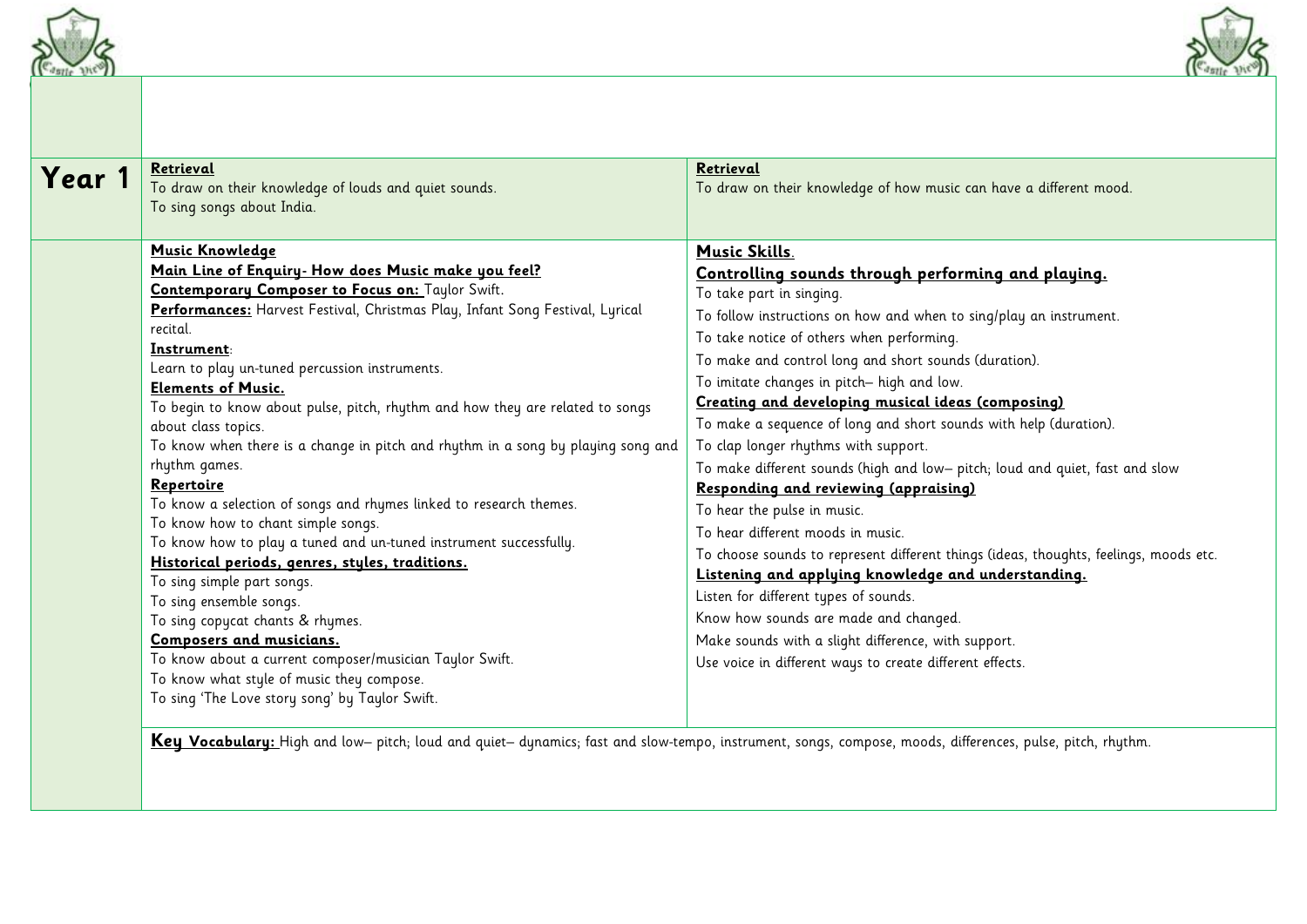

| <b>Sticky</b><br>Knowledge<br>for Year 1.   | A Musician is a person who plays a musical instrument or sings, performs or writes music.<br>An instrument is (name an instrument)<br>Taylor Swift is a musician (can name a musician).<br>A song that make me feel happy is (possibly linked to Taylor Swift.)<br>The pulse of a song is its steady beat.                                                                                                                                                                                                                                                                                                                                                                                                                                                                                                                                                                                                                                                                                                                                                                                                  |                                                                                                                                                                                                                                                                                                                                                                                                                                                                                                                                                                                                                                                                                                                                                                                                                                                                                                                                                                                                                                                                                                                                                        |  |
|---------------------------------------------|-------------------------------------------------------------------------------------------------------------------------------------------------------------------------------------------------------------------------------------------------------------------------------------------------------------------------------------------------------------------------------------------------------------------------------------------------------------------------------------------------------------------------------------------------------------------------------------------------------------------------------------------------------------------------------------------------------------------------------------------------------------------------------------------------------------------------------------------------------------------------------------------------------------------------------------------------------------------------------------------------------------------------------------------------------------------------------------------------------------|--------------------------------------------------------------------------------------------------------------------------------------------------------------------------------------------------------------------------------------------------------------------------------------------------------------------------------------------------------------------------------------------------------------------------------------------------------------------------------------------------------------------------------------------------------------------------------------------------------------------------------------------------------------------------------------------------------------------------------------------------------------------------------------------------------------------------------------------------------------------------------------------------------------------------------------------------------------------------------------------------------------------------------------------------------------------------------------------------------------------------------------------------------|--|
| <b>Character</b><br>and<br>Values<br>Year 1 | Responsibility- Pride: In their singing and musical performances.<br>Expression- creativity: To share their creativity when playing instruments.                                                                                                                                                                                                                                                                                                                                                                                                                                                                                                                                                                                                                                                                                                                                                                                                                                                                                                                                                            | Resilience - Willingness: To try to sing new songs and instruments.                                                                                                                                                                                                                                                                                                                                                                                                                                                                                                                                                                                                                                                                                                                                                                                                                                                                                                                                                                                                                                                                                    |  |
| Year 2                                      | Retrieval:<br>To draw on their knowledge of songs and chants.<br>To draw on their knowledge of hoe to change a beat.<br>To sing songs about the world.                                                                                                                                                                                                                                                                                                                                                                                                                                                                                                                                                                                                                                                                                                                                                                                                                                                                                                                                                      | <u> Retrieval:</u><br>To draw on their knowledge of keeping a repeated beat.<br>To draw on knowledge to name a glockenspiel, drum and rain stick.                                                                                                                                                                                                                                                                                                                                                                                                                                                                                                                                                                                                                                                                                                                                                                                                                                                                                                                                                                                                      |  |
|                                             | Music Knowledge.<br>Main line if enquiry: How music can change.<br><b>Composers to Focus on:</b><br>Classical - Serge Prokofiev, Russian composer, 1891 -1953, 'Peter & the Wolf -<br>for Orchestra & Story-teller.<br>Contemporary - John Williams (1932) American composer - eq, film score for<br>'Juarassic Park'<br><b>Ed Sheeran</b><br>Performances: Harvest festival, Christmas Play, Infant Song Festival, Lyrical<br>recital.<br>Listening to live music: Trip to Liverpool Philharmonic.<br>Instrument: Learn Glockenspiels<br>Tuned and un-tuned percussion instruments.<br><b>Elements of Music.</b><br>To know about pulse, pitch, rhythm and tempo and how they are related to<br>certain songs.<br>To begin to know about dynamic, tempo and structure in songs.<br>To know when there is a change in pitch and rhythm in a song.<br>To know that rhythm has a repeated beat.<br>Repertoire<br>To sing a selection of songs and rhymes linked to research themes.<br>To know how to chant songs.<br>To identify and match simple sounds to instruments.<br>To learn to play a glockenspiel. | <b>Music Skills.</b><br>Controlling sounds through performing and playing.<br>To sing songs in ensemble accurately following the tune.<br>To use their voice to good effect, understanding the importance of warming up first.<br>To perform in ensemble following instructions from the leader.<br>To make and control long and short sounds using voices and instruments, playing by ear<br>and including simple improvisation (duration).<br>Creating and developing musical ideas (composing)<br>To choose sounds to achieve an effect (including use of ICT). See Computing Plan for<br>ICT opportunities in music.<br>To order sounds to create an effect (structure- beginnings/endings).<br>To create short musical patterns.<br>To create sequences of long and short sounds- rhythmic patterns (duration).<br>To play instruments so they sound as they should.<br>To start to compose with two or three notes.<br>Responding and reviewing (appraising)<br>To Identify the pulse in music.<br>To recognise changes in pitch (loud and quiet), tempo (fast and slow) and pitch (high and<br>low).<br>To name drum, glockenspiel, rain stick. |  |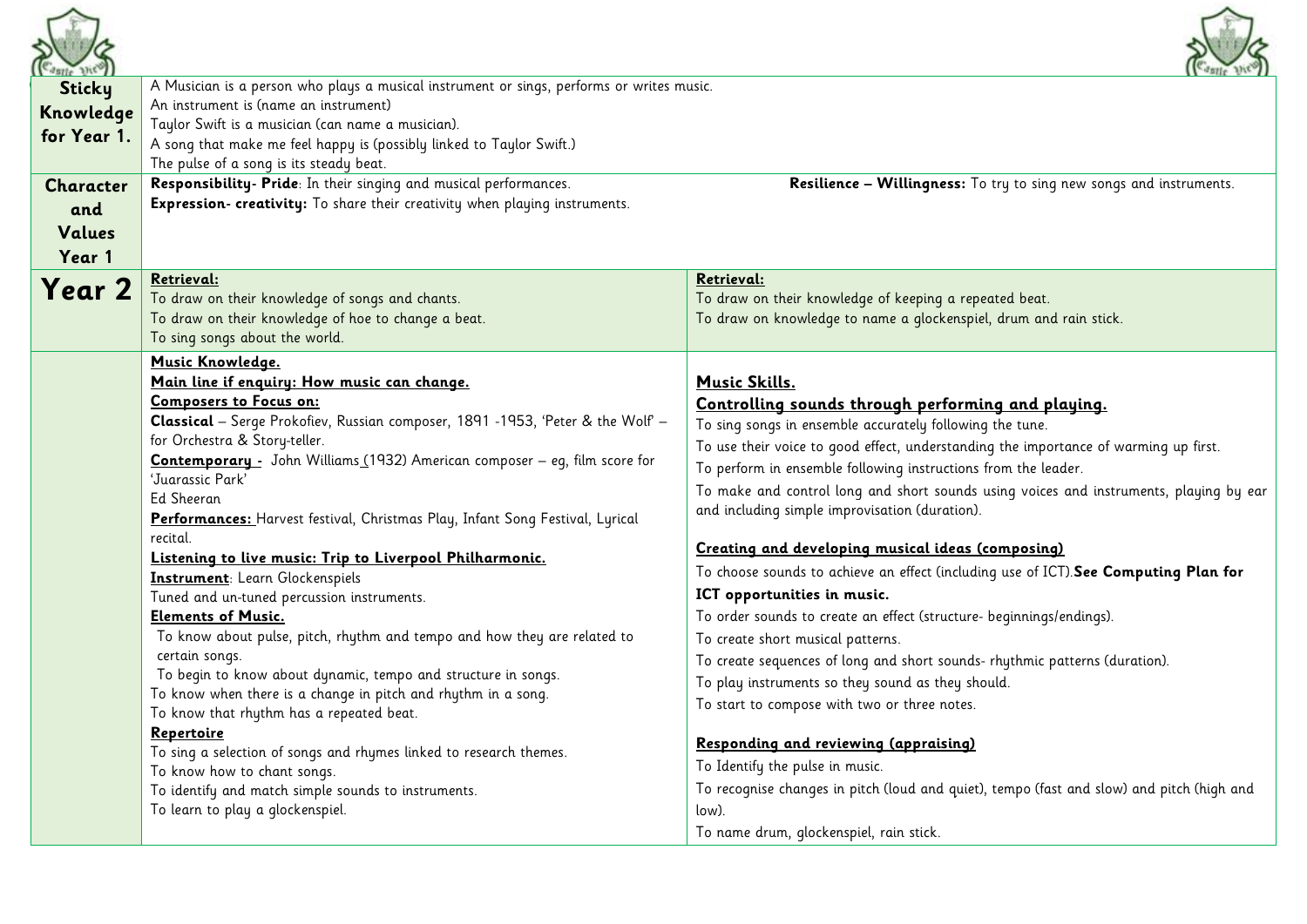



| $-$ azili jur. |                                                                                                                                                      |         | $U$ and $U$                                                                   |
|----------------|------------------------------------------------------------------------------------------------------------------------------------------------------|---------|-------------------------------------------------------------------------------|
|                | Historical periods, genres, styles, traditions.<br>To sing simple part songs.                                                                        |         | Listening and applying knowledge and understanding.                           |
|                | To sing ensemble songs.                                                                                                                              |         | To listen and copy rhythmic and melodic patterns.                             |
|                | To sing copycat rhythms.                                                                                                                             |         | To compose their own music.                                                   |
|                | Composers and musicians.                                                                                                                             |         | To change sounds to suit a situation.                                         |
|                | To know about a current composer/musician Ed Sheeran.                                                                                                |         | To make and record their own music.                                           |
|                | To know what style of music they compose.                                                                                                            |         |                                                                               |
|                | To learn to sing a song by a musician.                                                                                                               |         | To listen and respond to a range of music.                                    |
|                | To begin to learn about the history of music.                                                                                                        |         |                                                                               |
|                | See Computing Plan for ict opportunities in music.                                                                                                   |         |                                                                               |
|                | KEY VOCABULARLY -Pulse, pitch (High and low), fast and slow-(tempo), pattern, sequence, rain stick, glockenspiel, drum, listen.                      |         |                                                                               |
|                |                                                                                                                                                      |         |                                                                               |
| Sticky         | The pitch of a song can be high pitched or low pitched.                                                                                              |         |                                                                               |
| Knowledge      | I can name a rain stick, glockenspiel, African drum.                                                                                                 |         |                                                                               |
| for $2.$       | The musician that we have studied is Ed Sheeran.                                                                                                     |         |                                                                               |
|                | Serge Prokofiev composed Peter and the wolf.                                                                                                         |         |                                                                               |
|                | I Can name the Peter and the Wolf music when listened to.                                                                                            |         |                                                                               |
| Character      | Responsibility- Pride: In their singing and musical performances.<br>Resilience - Willingness: To try to sing new songs and instruments.             |         |                                                                               |
| and            | Expression- creativity: To share their creativity when playing instruments.<br>Chivalry- Teamwork: To work as a whole class team to sing in harmony. |         |                                                                               |
| Values         |                                                                                                                                                      |         |                                                                               |
| Year 2         |                                                                                                                                                      |         |                                                                               |
|                | Retrieval                                                                                                                                            |         | Retrieval                                                                     |
| Year           | To draw on knowledge of how to play a recorder                                                                                                       |         | To draw on knowledge to identify the difference between pitch and             |
|                | To draw on knowledge of how tempo and rhythm effect a piece of                                                                                       |         |                                                                               |
| 3/4            | music.                                                                                                                                               | rhythm. |                                                                               |
|                | To draw on knowledge to know how the pitch of a song.                                                                                                |         | To draw on their knowledge of notes to compose their own piece.               |
|                | To sing songs on history and geography themes.                                                                                                       |         |                                                                               |
|                | Music Knowledge.                                                                                                                                     |         | Music Skills.                                                                 |
|                | Main line if enquiry: How music is structured.                                                                                                       |         | Controlling sounds through performing and playing                             |
|                | <b>Composers to Focus on:</b>                                                                                                                        |         | To sing songs from memory with accurate pitch and in tune.                    |
|                | Classical -Gustav Holst, English composer, 1874 - 1934. Eg, The                                                                                      |         | To show control in voice and pronounce the words in a song clearly (diction). |
|                | Planets (orchestral suite)                                                                                                                           |         |                                                                               |
|                | <b>Contemporary</b> : Hans Zimmer (German film composer) born 1957                                                                                   |         | To maintain a simple part within an ensemble.                                 |
|                |                                                                                                                                                      |         | To play notes on instruments clearly and including steps in pitch.            |
|                | Elton John                                                                                                                                           |         | To improvise (including call and response) within a group using 3 or 4 notes. |
|                |                                                                                                                                                      |         |                                                                               |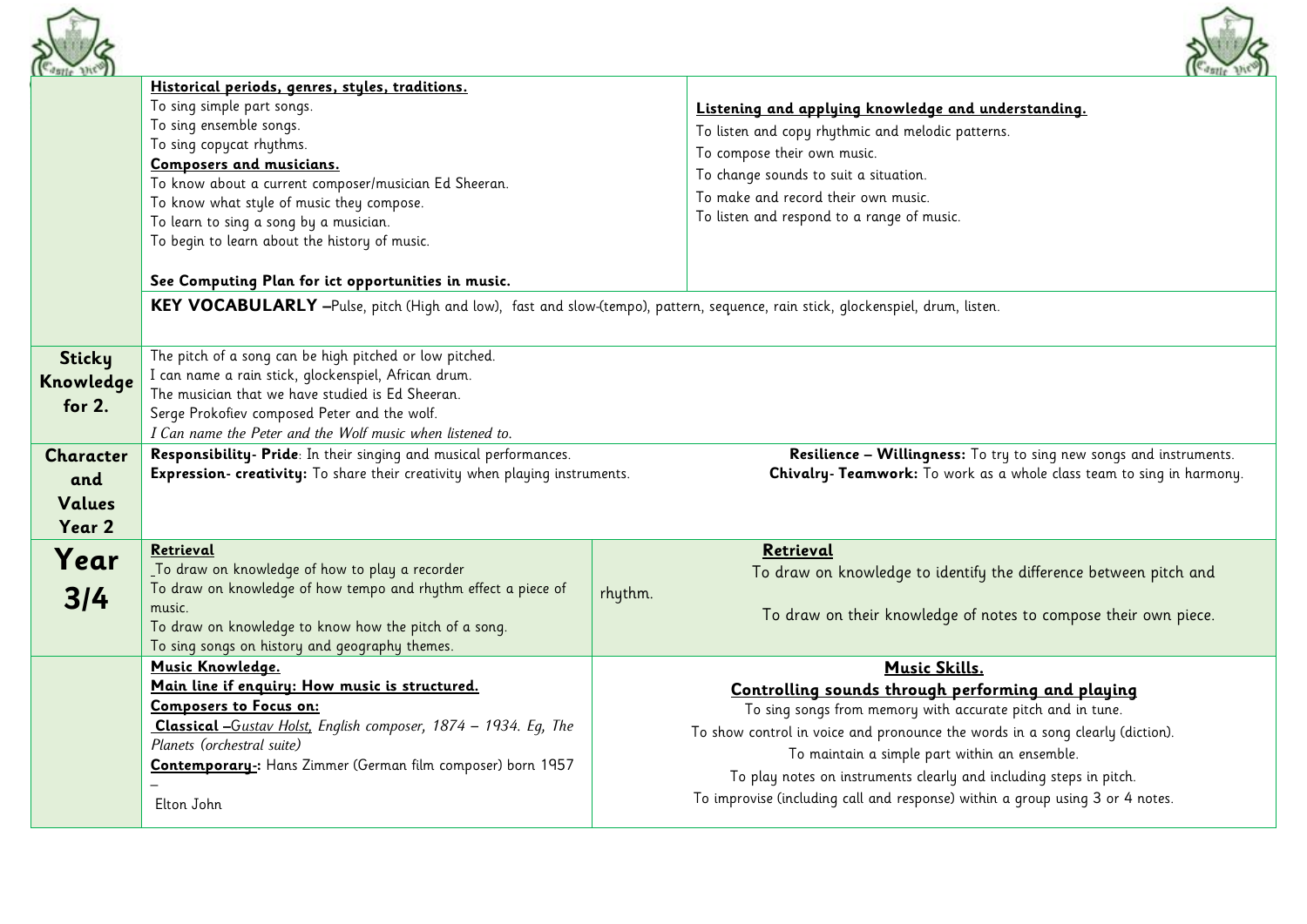



| <b>Castle Diew</b>                    |                                                                                                                                                                                                                                                                                                                                                                                                                                                                                                                                                                                                                                                                                                                                                                                                                                                                                                                                                                                                                                                                                                                                                                                                                                                                     | Gastle they                                                                                                                                                                                                                                                                                                                                                                                                                                                                                                                                                                                                                                                                                                                                                                                                                                                                                                                                                                                                                                                                                                                                                                                                                  |
|---------------------------------------|---------------------------------------------------------------------------------------------------------------------------------------------------------------------------------------------------------------------------------------------------------------------------------------------------------------------------------------------------------------------------------------------------------------------------------------------------------------------------------------------------------------------------------------------------------------------------------------------------------------------------------------------------------------------------------------------------------------------------------------------------------------------------------------------------------------------------------------------------------------------------------------------------------------------------------------------------------------------------------------------------------------------------------------------------------------------------------------------------------------------------------------------------------------------------------------------------------------------------------------------------------------------|------------------------------------------------------------------------------------------------------------------------------------------------------------------------------------------------------------------------------------------------------------------------------------------------------------------------------------------------------------------------------------------------------------------------------------------------------------------------------------------------------------------------------------------------------------------------------------------------------------------------------------------------------------------------------------------------------------------------------------------------------------------------------------------------------------------------------------------------------------------------------------------------------------------------------------------------------------------------------------------------------------------------------------------------------------------------------------------------------------------------------------------------------------------------------------------------------------------------------|
|                                       | Performances: Harvest festival, Christmas Play, Lyrical Recitals,<br>Recorder ensemble. Plus, possible opportunities with 'Children of<br>Halton Sing' in the Summer term.<br>Instrument: Learn to play Recorder.<br>Tuned and un-tuned percussion instruments.<br><b>Elements of Music.</b><br>To know about pulse, pitch, rhythm and tempo.<br>To begin to know about dynamic, and structure in songs.<br>To begin to know the composition of a musical tune.<br>Repertoire<br>To recall and sing a selection of songs and rhymes linked to the<br>research theme.<br>To know how to chant songs and sing a 2-part round.<br>To learn to play the recorder.<br>To sing 'call & response' songs.<br>Historical periods, genres, styles, traditions.<br>To know about music from the Classical/Romantic period- Gustav<br>Holst.<br>To sing simple part songs they have not sung before.<br>To sing ensemble songs.<br>Composers and musicians.<br>To know about a current composer Elton John and Hans Zimmer.<br>To know what style of music they compose.<br>To sing one of their songs.<br>To begin to learn about the history of music linked to Hans Zimmer.<br><b>Notation</b><br>There are 7 main notes.<br>To recognise written symbols as a musical note. | Creating and developing musical ideas (composing)<br>To compose and perform melodies using three or four notes.<br>To use sound to create abstract effects. Eg, composing their own 'Planet' music (see Holst).<br>To create/ improvise repeated patterns (ostinati) with a range of instruments.<br>To effectively choose, order, combine and control sounds (texture/ structure).<br>Responding and reviewing (appraising)<br>To internalise the pulse in music.<br>To identify the difference between pulse and rhythm.<br>To begin to use vocabulary to describe musical dimensions': timbre, pitch, dynamics, tempo, texture,<br>structure.<br>To use these words to identify where music works needs improving.<br>Listening and applying knowledge and understanding.<br>To use a range of musical dimensions to compose music.<br>To know number of beats in a minim, crotchet, quaver and semibreve.<br>To explore with a sound then-symbol approach.<br>To describe different purposes of music in cultures.<br>To listen to Folk Music from around the British Isles played on the violin & a variety of different<br>instruments.<br>To listen to music from other countries and cultures from around the world. |
|                                       | See Computing Plan for ICT opportunities in music                                                                                                                                                                                                                                                                                                                                                                                                                                                                                                                                                                                                                                                                                                                                                                                                                                                                                                                                                                                                                                                                                                                                                                                                                   | KEY VOCABULARLY - duration, timbre, pitch, dynamics, tempo, texture, structure, ostinato, composer, graphic scores, minim, crochet, semi - breve, notes A-G, style.                                                                                                                                                                                                                                                                                                                                                                                                                                                                                                                                                                                                                                                                                                                                                                                                                                                                                                                                                                                                                                                          |
| <b>Sticky</b><br>Knowledge<br>for 3/4 | A tuned instrument is a Recorder.<br>An untuned instrument is a Cabasa.<br>The dynamics of a song is how loud or quiet it is.<br>There are seven main notes A-G.<br>Hans Zimmer composed the Circle of life from the lion king.<br>The number of beats in a minim. (Knowing the difference between short and longer beats).                                                                                                                                                                                                                                                                                                                                                                                                                                                                                                                                                                                                                                                                                                                                                                                                                                                                                                                                         |                                                                                                                                                                                                                                                                                                                                                                                                                                                                                                                                                                                                                                                                                                                                                                                                                                                                                                                                                                                                                                                                                                                                                                                                                              |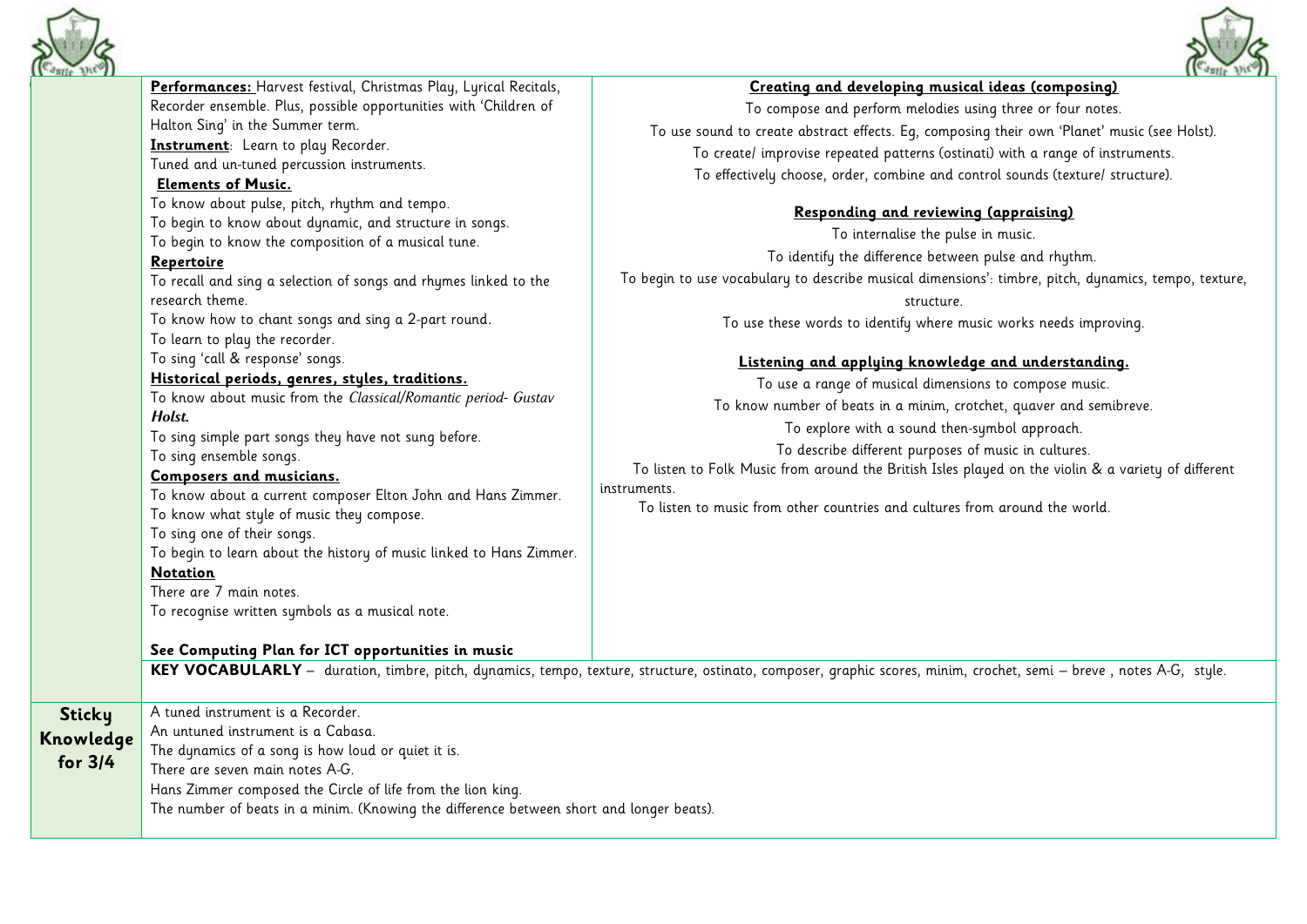



| Chivalry- Celebration: To celebrate our successes.<br><b>Character</b><br>Responsibility- Pride: In their singing and musical performances.<br>and<br>Expression- creativity: To share their creativity when playing instruments<br>Values<br><b>Year 3/4</b><br>Retrieval<br>Retrieval<br>Year<br>To draw on knowledge to play tuned and untuned instruments.<br>To draw on knowledge to notice changes in timbre and tempo.<br>4/5<br>To draw on knowledge of rhythm to play samba drums.<br>Music Knowledge.<br><b>Music Skills.</b><br>Main line of enquiry: How to perform music well.<br>Controlling sounds through performing and playing<br>Composers to focus on:<br>To show control, phrasing and expression in singing.<br>Classical-Vivaldi (Italian) -<br>To hold part in a round (pitch/structure).<br>Baroque composer, 1678 - 1741 and Tchaikovsky (Russian) 1840 - 1893.<br>Contemporary - "Duke"Ellington (American) - famous jazz pianist & black<br>expressively and in tune.<br>composer, 1899 -1974. Eq many jazz songs including "It don't mean a thing if it<br>ain't got that swing" - sung at Young Voices.<br>To improvise on own with increasing aural memory.<br>Bruno Mars.<br>Performances: Harvest Festival, Christmas, Lyrical Recital, Play for a day songs,<br>Creating and developing musical ideas (composing)<br>Young voices (Manchester), Easter Performance to parents of Young Voices' songs,<br>Compose and perform melodies using four or five notes.<br>Drumming performance and End of year performance.<br>Instrument:<br>To Learn African Drums.<br>Tuned and un-tuned percussion instruments and to be able to play rhythmically.<br>Create own songs (raps- structure).<br>Listening to live music: Liverpool Philharmonic. | Resilience - Willingness: To try to sing new songs and instruments.<br>Expression- Articulation: To sing and say words from songs correctly.                                                                                                                                                                                                                                                                                                                                                              |
|-------------------------------------------------------------------------------------------------------------------------------------------------------------------------------------------------------------------------------------------------------------------------------------------------------------------------------------------------------------------------------------------------------------------------------------------------------------------------------------------------------------------------------------------------------------------------------------------------------------------------------------------------------------------------------------------------------------------------------------------------------------------------------------------------------------------------------------------------------------------------------------------------------------------------------------------------------------------------------------------------------------------------------------------------------------------------------------------------------------------------------------------------------------------------------------------------------------------------------------------------------------------------------------------------------------------------------------------------------------------------------------------------------------------------------------------------------------------------------------------------------------------------------------------------------------------------------------------------------------------------------------------------------------------------------------------------------------------------------------------------------------------------------|-----------------------------------------------------------------------------------------------------------------------------------------------------------------------------------------------------------------------------------------------------------------------------------------------------------------------------------------------------------------------------------------------------------------------------------------------------------------------------------------------------------|
|                                                                                                                                                                                                                                                                                                                                                                                                                                                                                                                                                                                                                                                                                                                                                                                                                                                                                                                                                                                                                                                                                                                                                                                                                                                                                                                                                                                                                                                                                                                                                                                                                                                                                                                                                                               |                                                                                                                                                                                                                                                                                                                                                                                                                                                                                                           |
|                                                                                                                                                                                                                                                                                                                                                                                                                                                                                                                                                                                                                                                                                                                                                                                                                                                                                                                                                                                                                                                                                                                                                                                                                                                                                                                                                                                                                                                                                                                                                                                                                                                                                                                                                                               | To draw on music knowledge to assess and evaluate the work of others.<br>To draw on knowledge to control their breathing and posture whilst singing.                                                                                                                                                                                                                                                                                                                                                      |
| <b>Elements of Music.</b><br>To identify pulse, pitch, rhythm and tempo, timbre, structure within songs.<br>Responding and reviewing (appraising)<br>To know how pulse, rhythm and pitch fit together.<br>Repertoire<br>To use a range of words to describe music.<br>To recall a selection of songs related to research theme.<br>To know how to perform the songs to a range of audiences.<br>To evaluate the strengths and weaknesses in own and others' music.<br>To know how to sing a 2 or 3 -part round.<br>To learn to play the African as a class ensemble.<br>Listening and applying knowledge and understanding<br>Historical periods, genres, styles, traditions.<br>To know about music in the Baroque and Classical period.<br>work together effectively (pitch/texture/ structure).<br>To know how to sing multi part songs.<br>Read/ work out the musical stave.<br>To know how to play song games.                                                                                                                                                                                                                                                                                                                                                                                                                                                                                                                                                                                                                                                                                                                                                                                                                                                           | To perform in solo and ensemble contexts using a variety of techniques, confidently,<br>To learn to control breathing, phrasing, posture and diction when singing.<br>Use a variety of different musical devices including melody, rhythms and chords.<br>Record own compositions through the use of ICT. (see computing curriculum)<br>Identify where to place emphasis and accents in a song to create effects.<br>Create music with an understanding of how lyrics, melody, rhythms and accompaniments |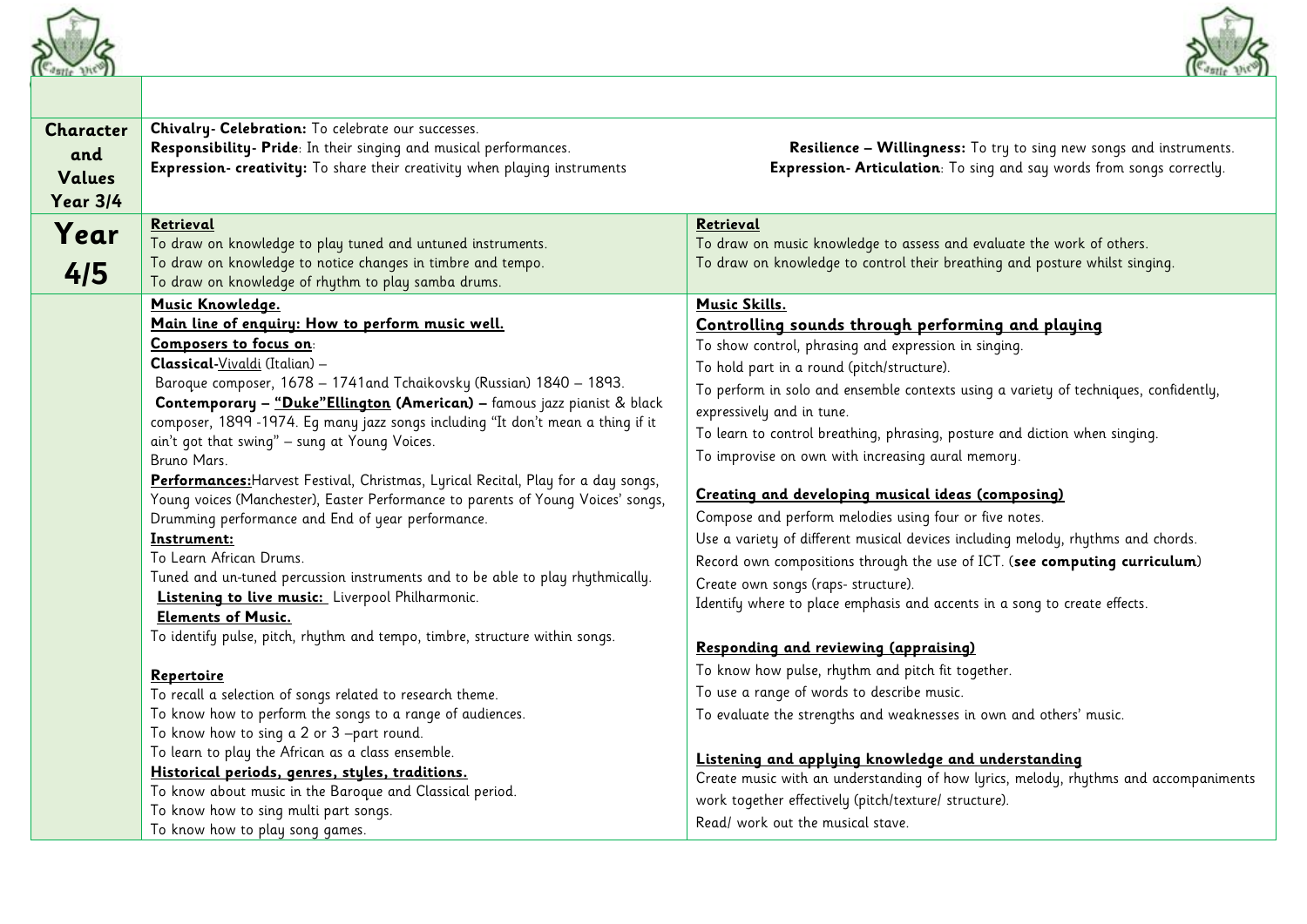



|                   |                                                                                                                                                                 | $\left(\left(\begin{array}{cc} c_{\text{dsub}} & \text{if } c \end{array}\right)\right)$                                                                                   |
|-------------------|-----------------------------------------------------------------------------------------------------------------------------------------------------------------|----------------------------------------------------------------------------------------------------------------------------------------------------------------------------|
|                   | To know music can be used for different purposes eg concerts, ballet.                                                                                           | Perform songs in a way that reflects the meaning of the words, the venue and sense of                                                                                      |
|                   | Composers and musicians.                                                                                                                                        | occasion so that the audience appreciates it.                                                                                                                              |
|                   | To know about a current composer/musician.                                                                                                                      | Describe different purposes of music in other cultures.                                                                                                                    |
|                   | To know what style of music they compose.                                                                                                                       | To hear, and play, Folk-style music from the British Isles and around the world.                                                                                           |
|                   | To know how sing/perform one of their songs.                                                                                                                    |                                                                                                                                                                            |
|                   | To begin to learn about the history of music.                                                                                                                   |                                                                                                                                                                            |
|                   |                                                                                                                                                                 |                                                                                                                                                                            |
|                   | <b>Notation</b>                                                                                                                                                 |                                                                                                                                                                            |
|                   | To know what graphic scores are.                                                                                                                                |                                                                                                                                                                            |
|                   | To develop how to use an ICT programme to show the graphic scores                                                                                               |                                                                                                                                                                            |
|                   | To begin to know about notations and staff to represent duration and pitch.                                                                                     |                                                                                                                                                                            |
|                   | To identify the symbol the treble clef.                                                                                                                         |                                                                                                                                                                            |
|                   |                                                                                                                                                                 | KEY VOCABULARLY - chords, timbre, tempo, texture, structure, beat, rhythm, metre, silence, riff, ostinato, melody, harmony, chord, dotted rhythm, notations, quaver, semi- |
|                   | breve.                                                                                                                                                          |                                                                                                                                                                            |
| <b>Sticky</b>     | Tchaikovsky wrote the ballet music for 'Swan Lake'.                                                                                                             |                                                                                                                                                                            |
| Knowledge         | A staff has 5 lines and it shows 'pitch' in written music.                                                                                                      |                                                                                                                                                                            |
| 4/5               | The timbre is the tone of a song or piece of music.                                                                                                             |                                                                                                                                                                            |
|                   | The tempo is the pace, or speed, of music and songs.                                                                                                            |                                                                                                                                                                            |
|                   | The violin is a tuned, string instrument, which is played in Vivaldi's 'Four Seasons'.<br>The Bass Samba drum is tuned to a lower pitch to give a deeper sound. |                                                                                                                                                                            |
|                   |                                                                                                                                                                 |                                                                                                                                                                            |
| <b>Characters</b> | Chivalry- Celebration: To celebrate our successes.                                                                                                              | Respect and Tolerance-Acceptance: To accept that we compose                                                                                                                |
|                   | music differently.                                                                                                                                              |                                                                                                                                                                            |
| and               | Responsibility- Pride: In their singing and musical performances.                                                                                               | <b>Resilience - Willingness:</b> To try to sing new songs and instruments.                                                                                                 |
| Values            |                                                                                                                                                                 |                                                                                                                                                                            |
|                   |                                                                                                                                                                 |                                                                                                                                                                            |
| <b>Year 4/5</b>   | Expression- creativity: To share their creativity when playing instruments                                                                                      | Expression- Articulation: To sing and say words from songs correctly                                                                                                       |
|                   | Retrieval                                                                                                                                                       | Retrieval                                                                                                                                                                  |
| Year              | To draw on their music knowledge to know the texture of songs.                                                                                                  |                                                                                                                                                                            |
|                   | To draw on their knowledge to know the notes B flat and A sharp.                                                                                                | To use music knowledge to confidently sing and play.                                                                                                                       |
| 5/6               | To use their knowledge to play a Samba drum rhythmically.                                                                                                       | To increase their aural memory to recall sounds accurately.<br>To use their compositions to reflect and respond to refine and improve own/ others' work.                   |
|                   |                                                                                                                                                                 |                                                                                                                                                                            |
|                   | Music Knowledge.                                                                                                                                                | <b>Music Skills.</b>                                                                                                                                                       |
|                   | Main line of Enquiry: How to compose music.                                                                                                                     |                                                                                                                                                                            |
|                   | Composers to focus on:                                                                                                                                          | Controlling sounds through performing and playing                                                                                                                          |
|                   | <b>Classical -Beethoven</b> (German), 1770 -1827. Eq last movement of the $q^{th}$                                                                              | To sing or play from memory with confidence.                                                                                                                               |
|                   | Symphony - which includes 'Ode to Joy' (sung at Young Voices);                                                                                                  | To take turns to lead a group.                                                                                                                                             |
|                   | Ravel (French) 1875 - 1937 Eq Ravel's 'Bolero' for orchestra.                                                                                                   | To use controlled breathing, phrasing, good posture and diction when singing.                                                                                              |
|                   | <b>Contemporary</b> - Jess Glynne                                                                                                                               | To maintain own part in a round/ sing a harmony/ play accurately with awareness of<br>what others are playing.                                                             |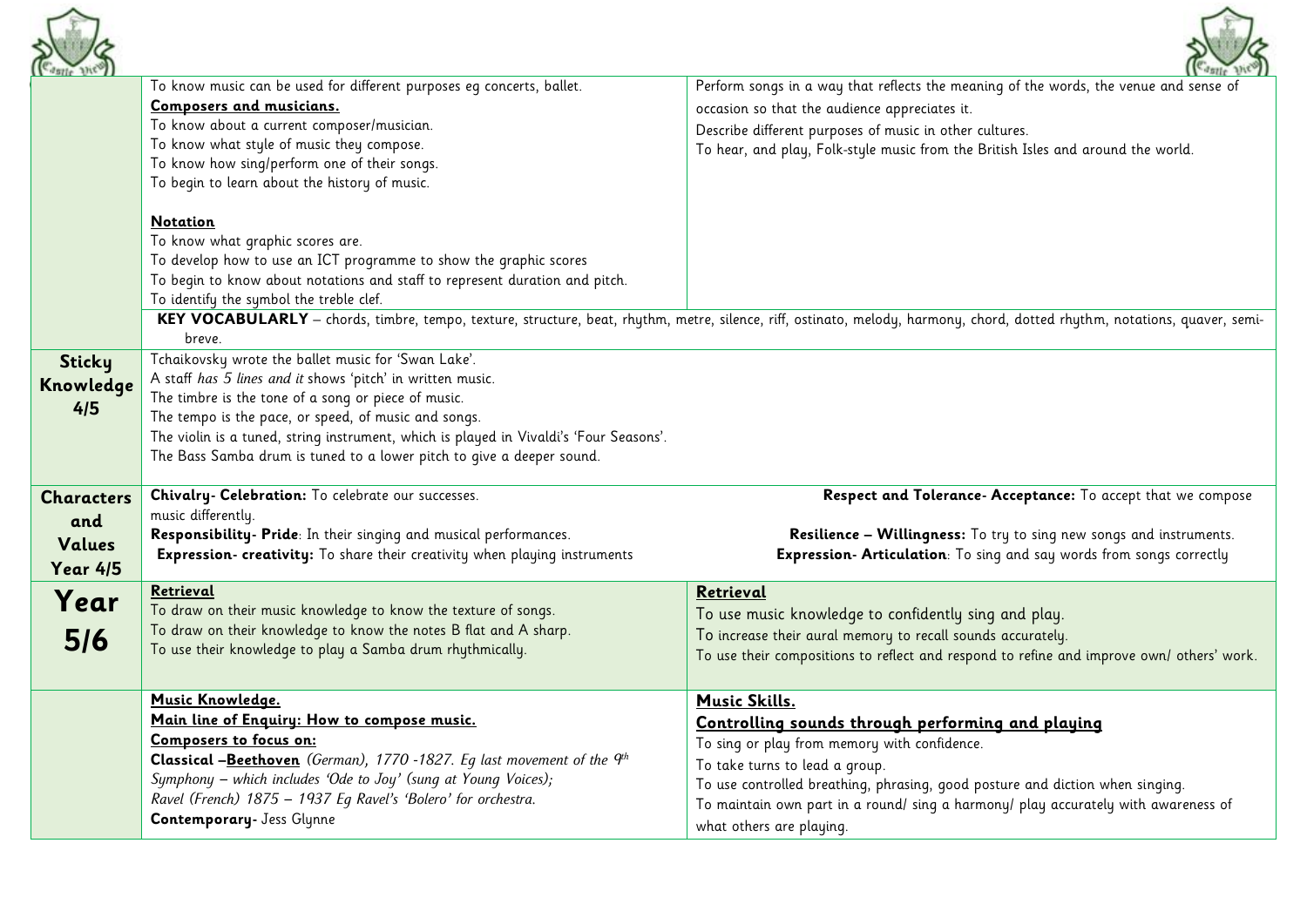



**Performances:** Harvest Festival, Christmas, carol singing concerts out in the community, Lyrical Recital, Play for a day songs, Young voices (Manchester Arena and a performance at school), Drumming Performance, End of year performance *(musical drama).*

#### **Instrument:**

To learn to play violins and guitars. Samba Hand Drums as a 'polyrhythmic' class ensemble. To further develop playing of tuned and un-tuned percussion instruments.

### **Elements of Music.**

To know a wide range of musical vocabulary including dynamic, tempo and structure, timbre, pulse, pitch, rhythm.

To evaluate and appraise songs using musical vocabulary.

#### **Repertoire**

To know how to perform the songs to gain maximum effect for as range of audiences.

To be able to sing 'rounds' in 3 or 4 parts.

### **Historical periods, genres, styles, traditions.**

To know about music in the 19th Century and Early/Mid 2Oth Century. To know how to sing ensemble songs – including songs in different languages. To know how to sing multi part songs. To know how a repeated (ostinato) drum beat can build dramatically in pieces such

as Ravel's 'Bolero' and can be used for a variety of purposes e.g. the winning Iceskating performance of 'Torville & Dean' in 1984!

### **Composers and musicians.**

To know about a current composer Jess Glunne.

To know what style of music they compose.

To sing and perform the studied composer's songs and listen to their orchestral music.

To develop further their history of music of classical and contemporary composers. See suggested composers (above).

### **Notation**

To develop their ability to read simple music. To know and use sharps & flats and learn that A sharp is the same as B flat. To know and use simple *time* signatures.

To play more complex instrumental parts.

To improvise using the 5 notes of the pentatonic scale.

To enjoy performing.

# **Creating and developing musical ideas (composing)**

To compose and perform melodies using five or more notes.

To show confidence, thoughtfulness and imagination in selecting sounds and structures to convey an idea.

To create music reflecting given intentions and record using standard notation.

To use ICT to organise musical ideas (where appropriate).

(Combine all musical dimensions).

## **Responding and reviewing (appraising)**

To know how the other dimensions of music are sprinkled through songs and pieces of music.

To use vocabulary to confidently describe music.

To know how a 'riff' is used in music.

To use knowledge of how lyrics reflect cultural context and have social meaning to enhance own compositions.

To reflect and respond to refine and improve own/ others' work.

### **Listening and applying knowledge and understanding**

To use increased aural memory to recall sounds accurately.

To use knowledge of musical dimensions to know how to best combine them.

To know and use standard musical notation to perform and record own music (adding dotted quavers).

To use different venues and occasions for varying performances. (Combining all musical dimensions).

To describe different purposes of music in history/ other cultures.